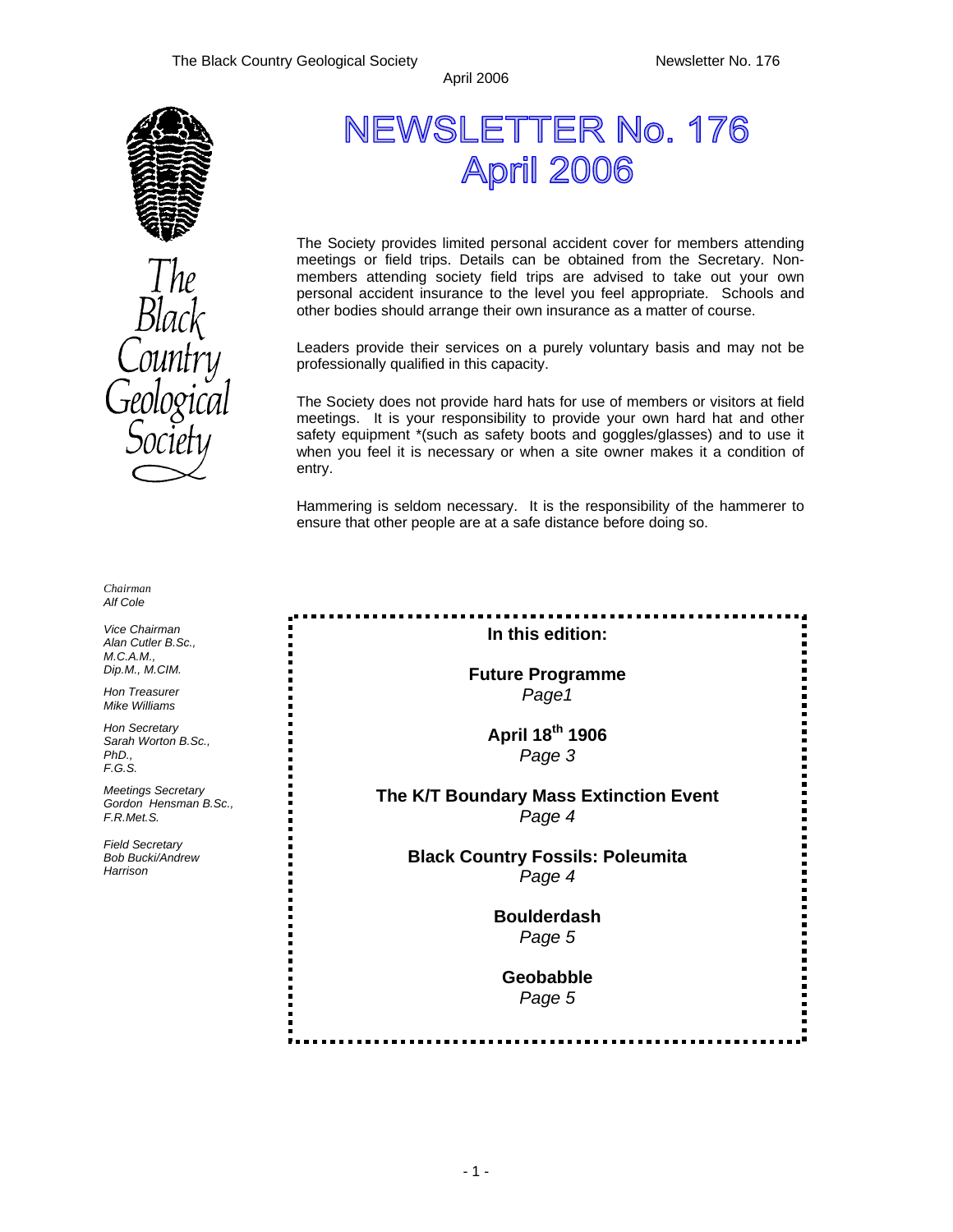### *FUTURE PROGRAMME*

### **Lecture meetings are held at Dudley Museum, St James's Road, Dudley. Phone (01384 815575) 7.30 for 8 o' clock start unless stated otherwise.**

### **MONDAY 24TH APRIL 2006** *(Indoor Meeting)*

### **Conversazione "Evolution or Creationism/Intelligent Design – are they equivalent?"**

This meeting is a new departure for the society in that we are not having a lecture, but we hope to have a discussion between members about this current topic. We have invited some guests to join us who may not be as convinced by the theory of evolution as are the majority of our members, and we would hope that individual members would also invite friends and colleagues to join us. We are also hoping that as many BCGS members as possible would come to this meeting and make it an interesting alternative to our normal programme.

### **SUNDAY 14th MAY 2006** *(Field visit)*

### **Martin Albutt and Mike Williams: The Builth Wells Inlier**

This replaces the periglacial visit that Andrew was to have led in May. Details of times and starting point will be available soon, if you would like to go on this trip please telephone *Mike Williams* on *01902 822505*. **(Please see the end of this Newsletter)** 

### **SUNDAY 25TH JUNE 2006** *(Field visit)*

### **Mike Williams: Possible coach trip to Big Pit, Blaenavon.**

Big Pit stands on the eastern rim of the South Wales Coalfield, where coal outcrops on the hillsides. Iron Ore and limestone were also found here so it was natural for an ironworks to be founded at Blaenavon. The Ironworks were established in 1789 and the remains are now open for visitors and Blaenavon has been declared a World Heritage Site. It is now part of the National Mining Museum of Wales.

In order that our annual coach trip might go ahead, we need a minimum of 33 people to make the day viable. The cost will be in the region of £7 per head. The entrance to the museum is free but we are not yet sure of arrangements of a possible underground visit. It is also planned for the coach to pick up people in Wolverhampton, Walsall, Birmingham outskirts, Dudley and Stourbridge. **It is important that Mike gets expressions of interest as soon as possible; telephone number above. (Please see the end of this Newsletter)** 

### **SATURDAY – SUNDAY 16TH – 17TH SEPTEMBER 2006**

### **DUDLEY ROCK AND FOSSIL FAIR**

This will follow the format of previous Rock and Fossil Fairs organised by Dudley. The society has booked the stall by the entrance as usual, and there will be opportunities for members to help in various ways during the event. More detailed information will appear in later newsletters.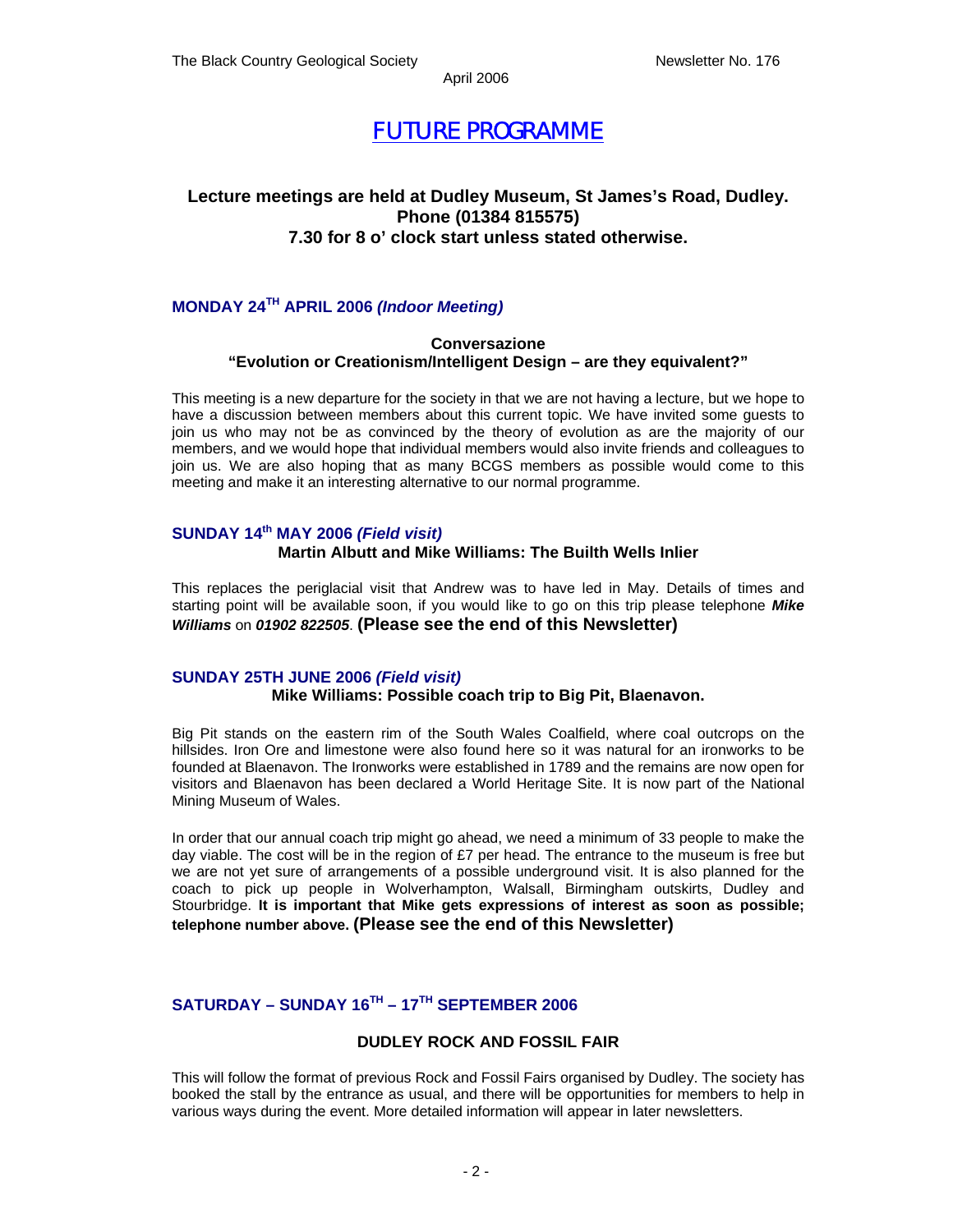## *EDITORIAL*

April 18<sup>th</sup> 1906 is a date that should be familiar to those who have any geological interest. It is 100 years ago this month that San Francisco was all but destroyed by a massive earthquake. The facts are familiar: 7.9 on the Richter scale; 3000 people died, out of a total population of 400,000 and 225,000 more were made homeless. It is often asked when the next 'big one' will be.

The underlying structural geology is well known, with the San Andreas Fault in everyone's vocabulary, but it is not that simple. There are several major strike slip faults underlying the highly urbanised San Francisco Bay area, and there is a 62% probability that there will be at least one earthquake of over 6.7 magnitude in the next 30 years.

One scenario by an engineering consultant predicts that a 7.9 earthquake could kill 3,400 and seriously injure 13,000, if it struck in the daytime. The figure is lower for night as most are in resistant domestic buildings. This is death by shaking alone, not by fire which could raise the figure. However, less than 5% of all buildings are highly vulnerable; that is, are built of older materials and prone to collapse, but this small percentage would account for more than half of the fatalities. Bringing those buildings up to scratch would cut casualties by half.

Shaking is the primary effect of an earthquake, and its initial, unheralded arrival will cause most damage. If your house is built on solid bedrock it will shake less than one that is built on a softer deposit, say sand and gravel. Since 1906 San Francisco has expanded to areas that have been reclaimed from the sea, and so buildings are on soft mud. When this is shaken it is prone to *liquefaction,* where the sediment turns into something like a quicksand, and loses its ability to support any structure. The city's subway system: Bay Area Rapid Transit (BART), in parts runs through material prone to liquefaction. Each rush hour train could be holding up to 2,500 people. The outcome could be horrendous.

However, the city authorities are working to solve this problem and others such as rebuilding bridges, strengthening water pipelines where they cross faults and rebuilding vulnerable hospitals. But basically it is unprepared for the impending disaster; it appears to be human nature to largely ignore scientific advice whether it relates to likely earthquakes or simple issues such as to global warming. We still build on flood plains and choose to live close to sea level.

Even so, one would hope that we can wait 20 or so years before the 'big one' arrives in California, and hope that it occurs at 4 am on a Sunday.

#### REFERENCES:

- New Scientist. Vol 190 No 2547. 15 April 2006. pp 8-11. *"100 years on, you'd think San Francisco would be ready".* www.newscientist.com
- *"San Francisco faces big shaker"* Molly Bentley. BBC NEWS. http://news.bbc.co.uk/1/hi/sci/tech/4916870.stm
- Simon Winchester. *A crack in the edge of the world.* Penguin.

Bill Groves



### **MONDAY 27TH MARCH 2006** *(Indoor Meeting)*

### **SOCIETY Annual General Meeting 2006**

Just fewer than 30 members attended this meeting. In his Chairman's address, *Alf Cole* thanked those members of the Society whose efforts had ensured that we once again completed a successful year, with some inspiring lectures and very interesting fieldwork. Sadly, the recent death of Andrew Rochelle had rather overshadowed the year. Alf made a special mention of the Society's contribution to the Dudley Volcano at Barrow Hill as well as the progressing Geodiversity Plan for the four Black Country Boroughs.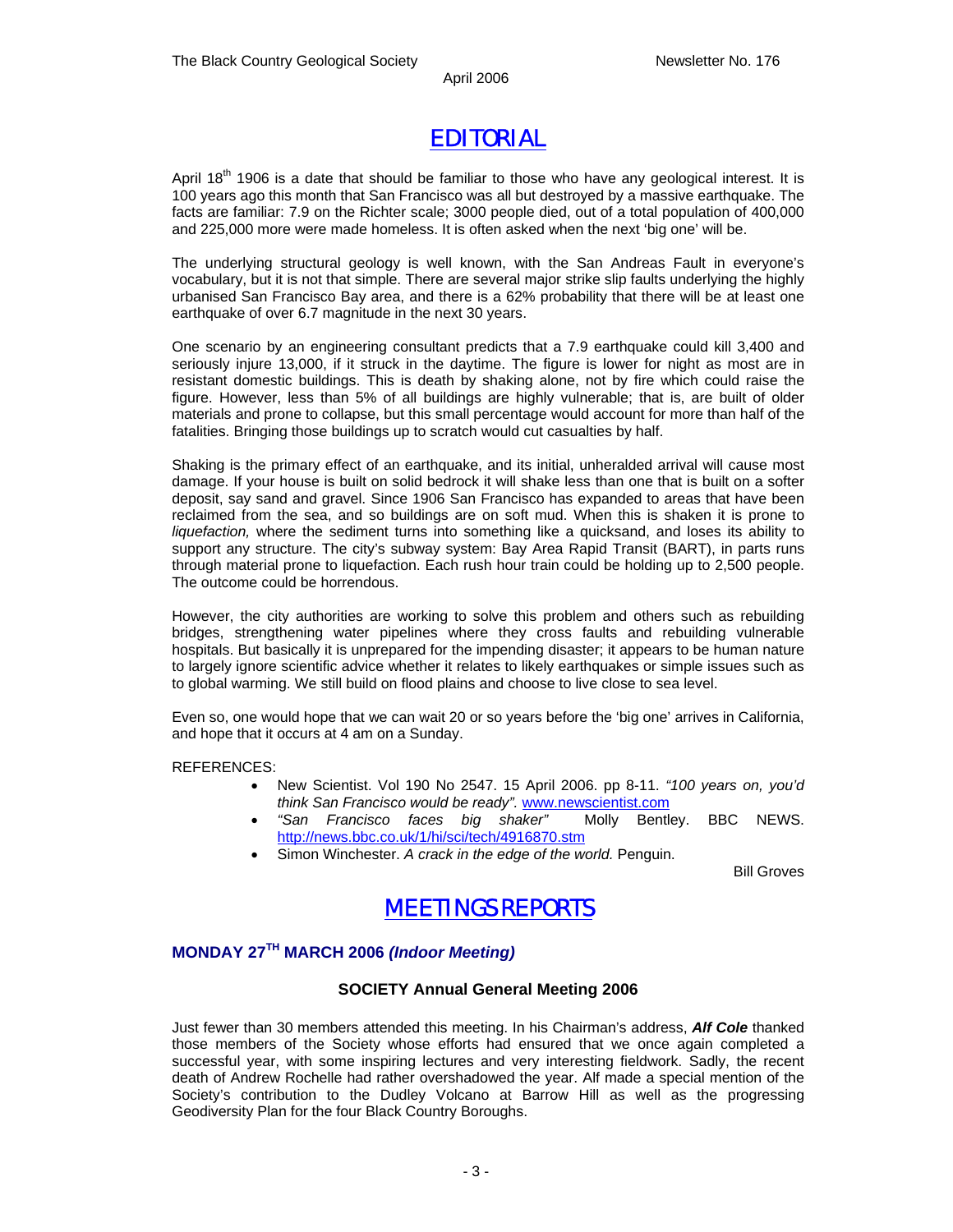The Black Country Geological Society Newsletter No. 176

#### April 2006

In his view of 'New Directions for 2006/2007', Alf floated many ideas. We could hold more debates, perhaps with other societies and some workshops when members with their families could experience a more hands-on feel for geology. We might organise indoor events with local schools/colleges where geology is being taught and develop closer links with neighbouring likeminded societies and even more distant societies for joint field days.

In the formal part of the evening, the officers of the society are as on page 1 of this Newsletter, with *Andrew Harrison* being elected to be our new Field Secretary. The Committee members who do not appear on page 1 are: *Barbara Russell; Bob Bucki* and *Martin Normanton.* 

(Please note that these are not the minutes of the meeting, merely my informal notes. Bill Groves)

### **MONDAY 27TH MARCH 2006** *(Indoor Meeting)*

### **The K/T Boundary Mass Extinction Event Dr Peter Floyd (Keele University)**

This event of 65ma was one of six major extinctions in the geological record, and without going into the palaeontological evidence, Peter Floyd examined the two main suspects that would trigger the necessary conditions: asteroid impact and/or extreme volcanicity.

For asteroid impact there would be a crater 10-15 km across and the well documented Chicxulub crater on the Yucatan peninsular in Mexico is of the right size and age. Peter then examined the related evidence of the Iridium layer, an anomaly that could be explained by an impact, and high temperature and pressure features such as glass spherules and shocked quartz. The effects could be darkness, cold, a firestorm and acid rain, but equally some have argued that there could be greenhouse warming.

The volcanic option would require a massive explosion or series of explosions of acid/intermediate magma so that material reached over 15 km altitude. Peter described Pinatubo in 1991 which threw ash to an altitude of 30 km and lowered temperatures by  $\frac{1}{2}^{\circ}$ C for 5 years, so a bigger eruption is needed for 65ma. The Deccan traps on the Indian subcontinent are flood basalts of the right volume, and they lasted  $1/2$  - 1 million years and originated from a mantle plume. The timescale straddles the K/T boundary.

At the end of this superbly illustrated lecture, Peter discussed other related topics; were both scenarios operating together? Could a large impact trigger a major eruption? Why did some organisms survive relatively unchanged? The most interesting speculation was with regard to the Yellowstone Park Caldera, 85 km x 45 km, and it is fed by a mantle plume which is active!

We thank Peter for giving us such an interesting evening on one of the most fascinating topics in modern geology.

Bill Groves



### *BLACK COUNTRY FOSSILS*

*Poleumita discors* is a *gastropod,* or a snail. Poleumita, the genus, is confined to Silurian rocks, and the species, discors, will only be found in the Wenlock and Ludlow series of the Silurian.

Gastropods have been a constant animal since earliest times. They were common in the Cambrian and are still common. They evolved slowly and steadily, and are found in fresh water, the sea and on land. They lived on the sea floor in the Silurian, and are associated by other benthic fossils such as brachiopods and bivalves. They do not seem to be popular amongst collectors, you rarely find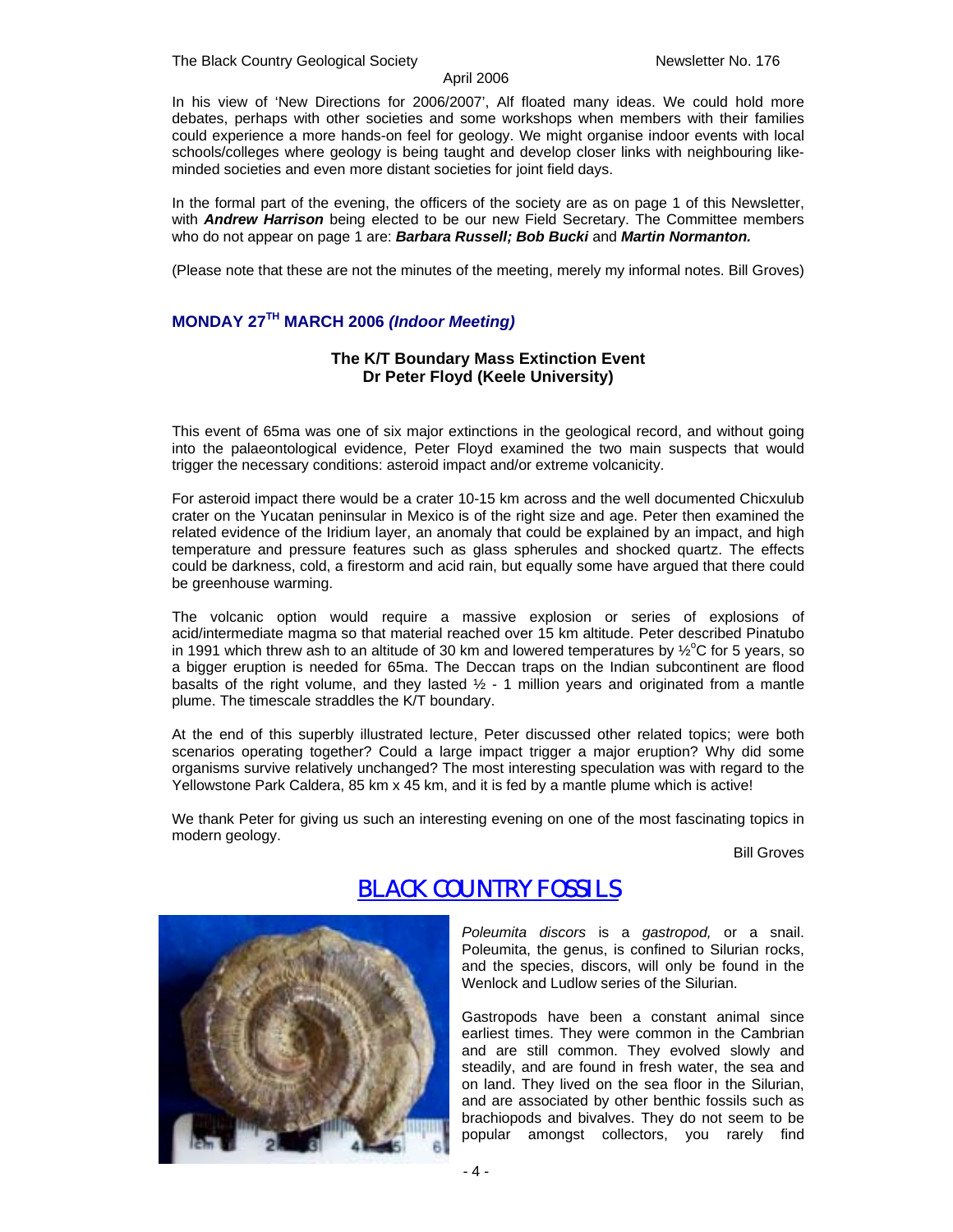enthusiasts in the Much Wenlock Limestone hoping to find a gastropod, as they would a trilobite or coral. Inexperienced fossilers often think that they have found an ammonite. They are not of great stratigraphic importance, rarely used to fix the relative age of a rock.

The specimen in the photograph is from Dudley, but strangely it was picked up from the gravel on one of the paths in the Castle in 1976. As with all of the specimens featured in the Newsletters, it is part of the fine collection at Dudley Museum and Art Gallery.

Bill Groves

### *BOULDERDASH!*

We are having a slow response to Alan Cutler's request for information about the location of glacial erratic boulders in the Black Country. Even to the untrained eye these boulders are normally easy to spot as they are large – usually over a metre in diameter - and very smooth. Closer inspection will show that they are a crystalline, normally igneous, rock. Often, when they have been found during the development of a site they are incorporated into the environment as a feature. Two of the locations passed on to us so far are of this type:

- Boulders positioned around the lake in West Park, Wolverhampton. GR: SO 905 993
- Boulders at the entrance to McDonald's Restaurant on the Penn Road, (A449) Wolverhampton, about 300m SSW of the Ring Road. GR: SO 9011 9775

Any information, whether detailed or vague will be very useful to Alan, but you can email it to one of the editorial team if that is easier.

Bill Groves

### *GEOBABBLE*

Fossil terms are often a good source of peculiar names and terms, and I was recently investigating those connected with *trace fossils.* These are literally the traces left by former organisms rather than the remains of the actual animal. I suppose that footprints are the most spectacular, and there is a lot of information to be had on dinosaur trails. However, in the Black Country the trilobite is the popular fossil, and many terms refer to the different types of trace fossils associated with trilobites living and moving.



All arthropods walk with what is called *metachronal rhythm;* look at the waves of leg motion travelling from the tail to the head on a centipede. These leave individual prints of the feet, but there are different terms depending upon whether the animal was walking forwards on the surface or walking sideways in a crab like movement. Being an animal that lived on the sea floor, mostly feeding, resting and burrowing into the muddy substrate, there are a whole host of terms to describe these different situations. *Cruziana* (see illustration) is a common trace fossil; a bilobed trail

with clear edge furrows forming a herringboned pattern. Up to thirty different 'species' of Cruziana have been recognised, but whether they represent different species of trilobite or are more associated with the different activities being undertaken by the animal is difficult to tell. Some specific trails have been identified as belonging to a particular trilobite species, but they are rare; different shapes probably reflect whether it was walking at various speeds, on the flat or on a slope, or feeding or resting when the body could have been at various angles; the possibilities are endless.

References: the book 'Invertebrate Palaeontology and Evolution' by E.N.K. Clarkson (Blackwell Science) is a good source of information, but there is also an excellent website devoted entirely to trilobites: www.trilobites.info/trace.htm this has lots of illustrations and diagrams, and even moving animations.

Bill Groves

### POSTCRIPT

Since writing the above I have come across the recent work of *Felix Edrem,* the renowned French palaeontologist, who together with *Luigi Toidi* has extensively described the 'Gaspillage fauna' of Provence. His work on the micropalaeontology of the *Prewt* stage and his discovery of the new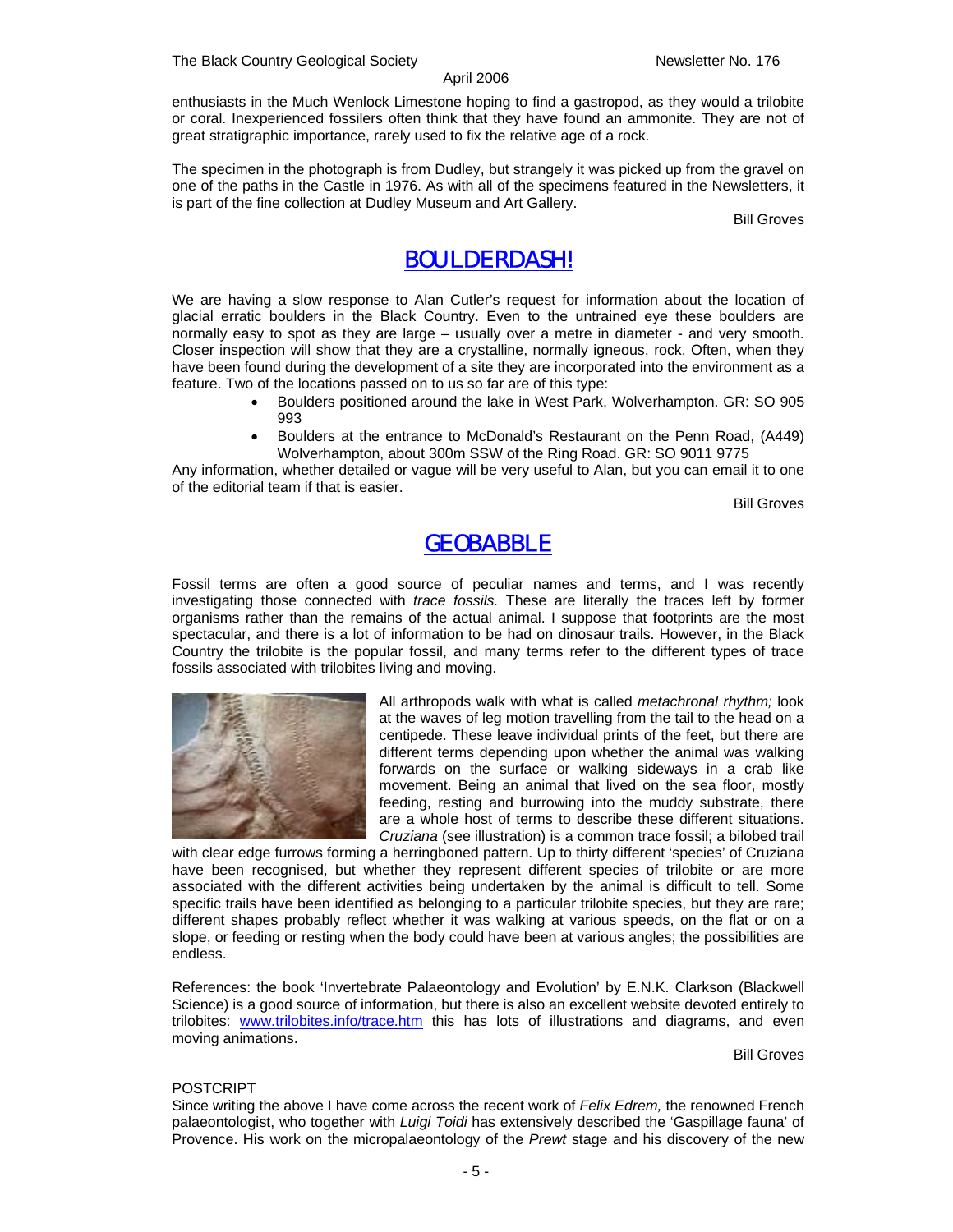sponge species *Eldoon tiwtin* has led him to be awarded the *Croix de menteur* by Instituté de Lyons. However, it was his related work on trilobite trails that interested me, and his description of *Invétété* trails where some prints, while taking a curved course show slippage marks, as if the fast moving animal is skidding round a corner. Analysis of the trails in the area suggests that the trilobite was being chased by a large predator as they often end in a zone of struggle.

Related research with dinosaur footprints in the Bush Siltstone of Texas shows similar skidding phenomena from a running herbivore, being chased by a group of raptors. These trace fossils are thought to be related to the abundant *Coprolite Beds* of the area.

> Bill Groves 1<sup>st</sup> April 2006

### *CONTACT US*

As ever we would love to hear your news and views so please put pen to paper or fingers to keyboard and give us your thoughts. Notices that appear in this Newsletter will remain in future editions until the date of the related meeting or event has passed. In order to include material in the June Newsletter, please send or give it to one of the Editorial Team by *Monday 5th June 2006* 

| EDITORIAL TEAM                                                                                      |                                                                                                                                                         |                                                                                                                                                                          |
|-----------------------------------------------------------------------------------------------------|---------------------------------------------------------------------------------------------------------------------------------------------------------|--------------------------------------------------------------------------------------------------------------------------------------------------------------------------|
| Hon. Secretary:<br>Sarah Worton<br>158 Oakham Road<br>Oldbury<br><b>B69 1QQ</b><br>Tel 01384 235946 | Graham Worton<br>Dudley Museum and Art Gallery<br>1 St James' Road<br>Dudley<br>DY1 1HU<br>Tel 01384 815574<br>Or email:<br>graham.worton@dudley.gov.uk | <b>Bill Groves</b><br>23 Churchward Grove<br>Wombourne<br>Wolverhampton<br>WV <sub>5</sub> 9HB<br>Or email:<br>bill.groves@dudley.gov.uk<br>billgroves300@btinternet.com |

### **BCGS Website now at www.bcgs.info**

# **STOP PRESS**

# **Important field trip information on last sheet.**